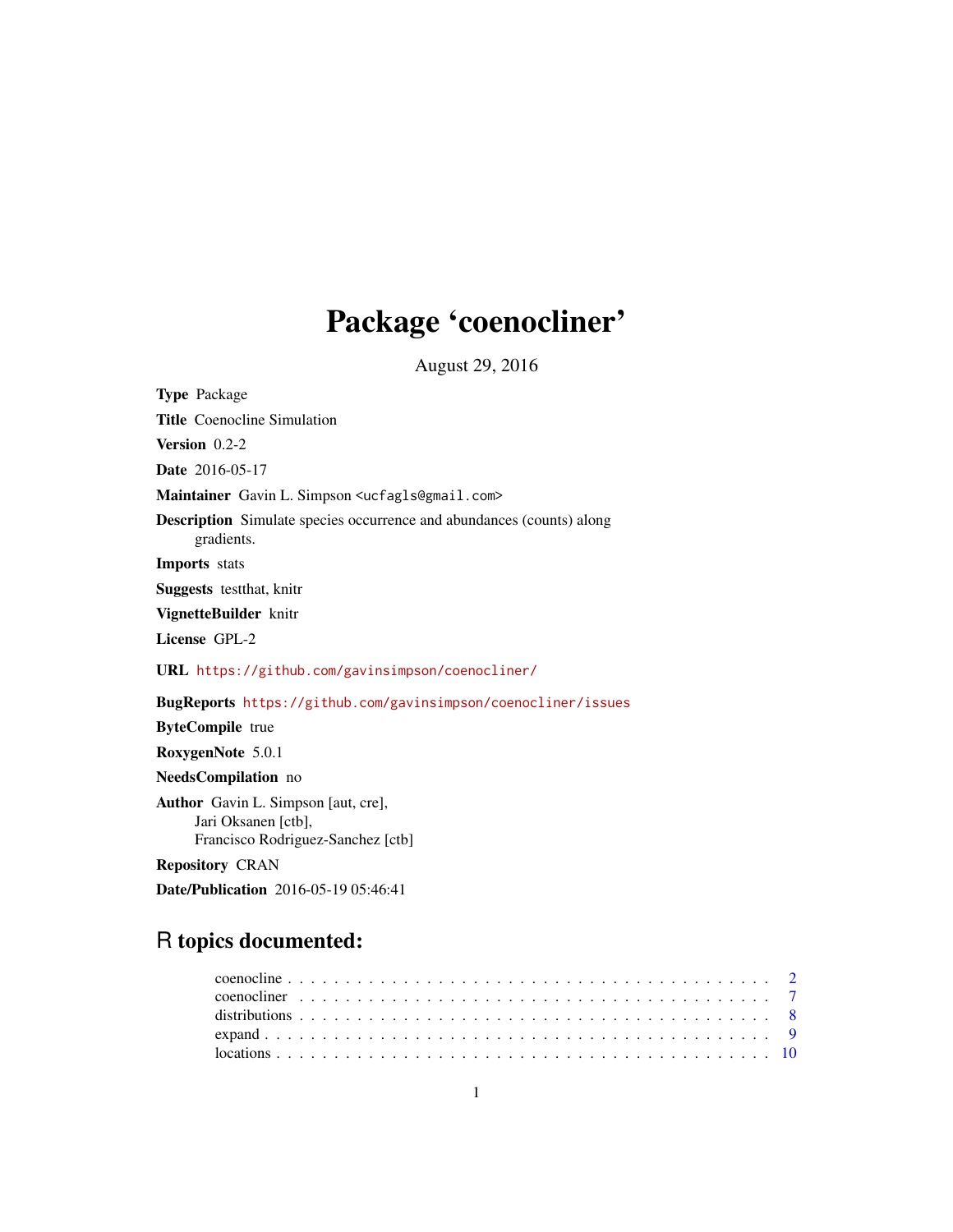#### <span id="page-1-0"></span>2 coenocline coenocline coenocline coenocline coenocline coenocline coenocline coenocline

| Index |                                                                                                        |  |
|-------|--------------------------------------------------------------------------------------------------------|--|
|       |                                                                                                        |  |
|       | species-response $\ldots \ldots \ldots \ldots \ldots \ldots \ldots \ldots \ldots \ldots \ldots \ldots$ |  |
|       |                                                                                                        |  |
|       |                                                                                                        |  |
|       |                                                                                                        |  |
|       |                                                                                                        |  |

<span id="page-1-1"></span>coenocline *Simulate species abundance (counts) or occurrence along one or two gradients*

#### Description

Simulate species abundance (counts) or occurrence along one or two gradients using well-known ecological response models and random draws from one of a Poisson, negative binomial, Bernoulli, binomial, beta-binomial, zero-inflated Poisson, or zero-inflated neative binomial distribution.

#### Usage

```
coenocline(x, responseModel = c("gaussian", "beta"), params,
  extraParams = NULL, countModel = c("poisson", "negbin", "bernoulli",
  "binary", "binomial", "betabinomial", "ZIP", "ZINB", "ZIB", "ZIBB"),
 countParams = NULL, expectation = FALSE)
```
#### Arguments

| $\mathsf{x}$  | one of a numeric vector, a list with two components, each a numeric vector, or a<br>matrix with two columns. The vectors are the locations along the gradient(s) at<br>which species responses are to be simulated.    |
|---------------|------------------------------------------------------------------------------------------------------------------------------------------------------------------------------------------------------------------------|
| responseModel | character; which species response model to use.                                                                                                                                                                        |
| params        | a list of vectors each of which are parameters for the response model for each<br>species. Alternatively, a matrix with one column per parameter and a row for<br>each species.                                        |
| extraParams   | a list containing additional parameters required for the response model. Exam-<br>ples include the correlation between gradients in the bivariate Gaussian response<br>model. Components need to be named.             |
| countModel    | character; if expectation is FALSE, the default, counts (occurrence) are gener-<br>ated using random deviates from the specified distribution.                                                                         |
| countParams   | a list of additional parameters required to specify the distribution. An example<br>is the parameter $\alpha$ in the negative binomial distribution. Components need to be<br>named.                                   |
| expectation   | logical; should the expectation (mean) response be returned (TRUE)? If FALSE<br>random counts or occurrences are generated using random draws from a suitably<br>parameterised distribution, as stated in count Model. |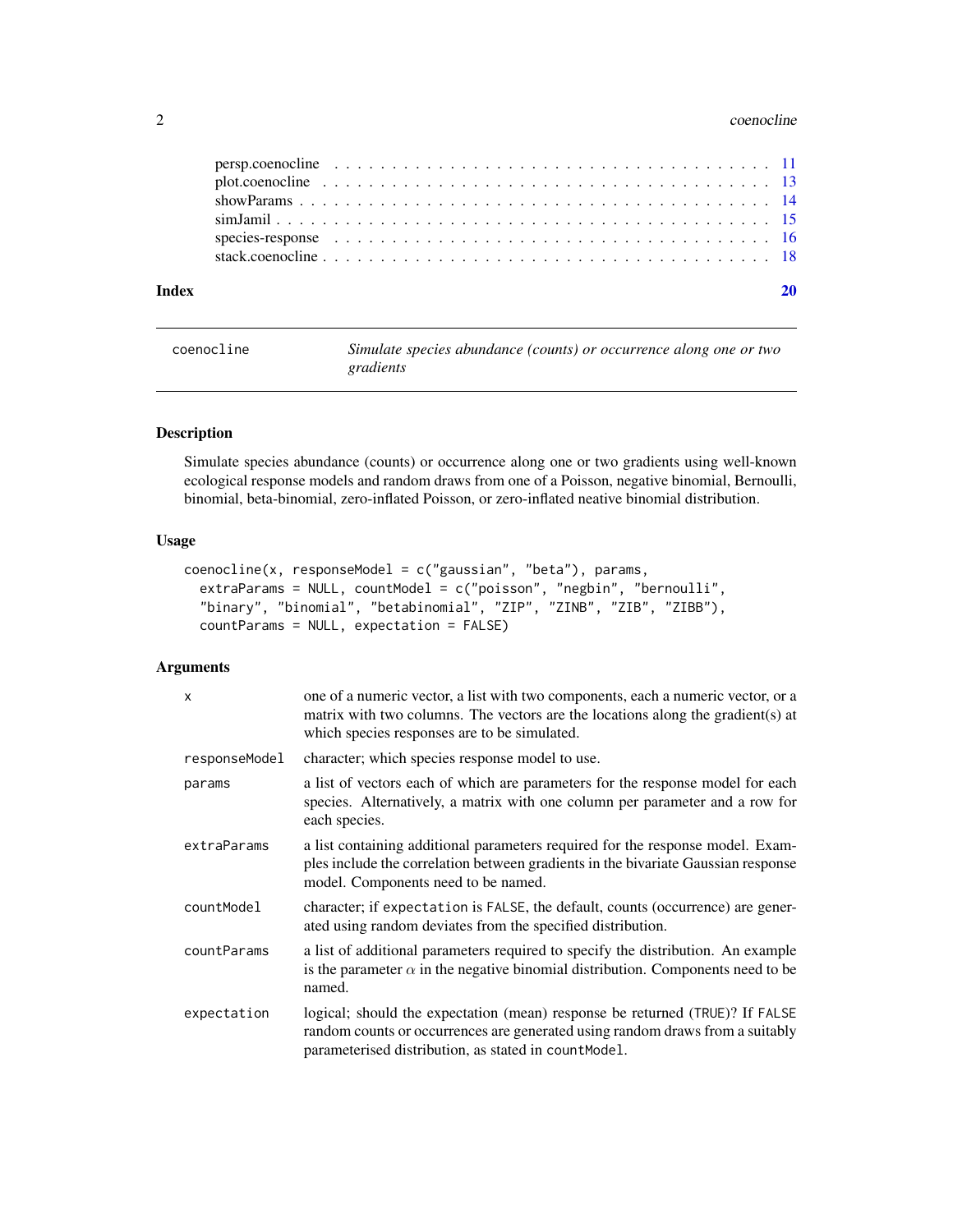#### coenocline 3

#### Details

coenocline() is a generic interface to coenocline simulation allowing for easy extension and a consistent interface to a range of species response models and statistical distributions.

Two species response models are currently available; the Gaussian response and the generalized beta response model. Random count or occurrence data can be produced via random draws from a suitable distribution; in which case the values obtained from the specoes response function are used as the expectation of the distribution from which random draws are made.

Parameters for each species in the response model are supplied via argument params and can be provided in one of two ways: i) as a list with named components, each of which is a vector containing values for a single parameter for each species, or ii) as a matrix where each column contains the values for a single parameter and the rows represent species. In each case, the names of the list components or the column names of the matrix must be named for the arguments of the function implementing the species distribution model. See the examples.

Some species response models may require additional parameters not specified at the per species level. An example is the correlation between gradients in the bivariate Gaussian response model. Such parameters are passed via list extraParams and must be named accordingly so that they are passed to the corrct argument in the species response function.

The species response model defines the mean of expected response. (In the case of a species occurrence, the probability of occurrence is the expectation.) These represent paramterterised distributions. Random count or occurence data can be produced from these distributions by simulation from those distributions. In this case, a count or probability of occurence model is used and random draws from the distribution are made. The following distriubutions are available:

- Poisson.
- Negative binomial,
- Bernoulli,
- Binomial,
- Beta-Binomial,
- Zero-inflated Poisson,
- Zero-inflated Negative binomial,
- Zero-inflated Binomial, and
- Zero-inflated Beta-Binomial

Some distributions may need additional parameters beyond the expectation; an example is the  $\alpha$ parameter of (one parameterisation of) the negative binomial distribution. These parameters are specied via the list countParams.

#### Value

a matrix of simulated count or occurrence data, one row per gradient location, one column per species. The object is of class "coenocline", which inherits from the "matrix" class.

Additional attributes attached to the matrix are:

locations the gradient locations at which response curves were evaluated or for which counts were simulated.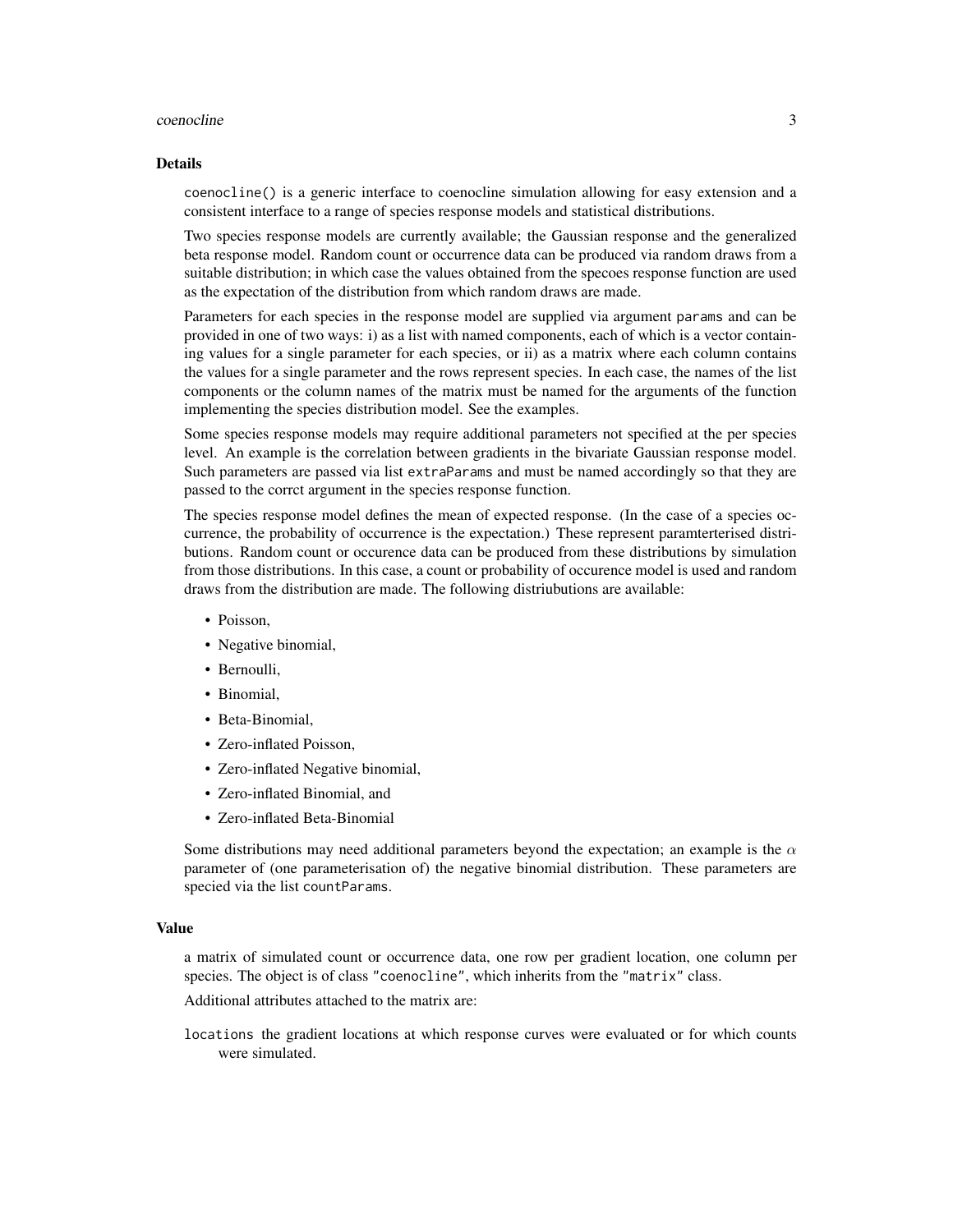expectations the passed value of the expection.

responseModel the species response model.

countModel the count distribution used to simulate counts from.

#### Author(s)

Gavin L. Simpson

```
## Poisson counts along a single gradient, Gaussian response
## =========================================================
x \le - seq(from = 4, to = 6, length = 100)
opt <- c(3.75, 4, 4.55, 5, 5.5) + 0.5
tol <- rep(0.25, 5)h \leq - rep(20, 5)## simulate
set.seed(1)
y <- coenocline(x, responseModel = "gaussian",
                params = cbind(opt = opt, tol = tol, h = h),
                countModel = "poisson")
head(y)
y \leq coenocline(x, responseModel = "gaussian",
                params = cbind(opt = opt, tol = tol, h = h),
                countModel = "poisson",
                expectation = TRUE)
plot(y, type = "l", lty = "solid")
## Bernoulli distribution (occurrence)
## ===================================
h \leq -c(1,3,5,7,9) / 10
y <- coenocline(x, responseModel = "gaussian",
                params = cbind(opt = opt, tol = tol, h = h),
                countModel = "bernoulli")
head(y)
## probability of occurrence...
pi <- coenocline(x, responseModel = "gaussian",
                 params = child(opt = opt, tol = tol, h = h),countModel = "bernoulli", expectation = TRUE)
## plot
plot(y, type = "p", pch = 1) # a random realisation
lines(pi, lty = "solid") # probability of occurrence
## Correlated bivariate Gaussian response, two species
## ===================================================
## gradient locations
```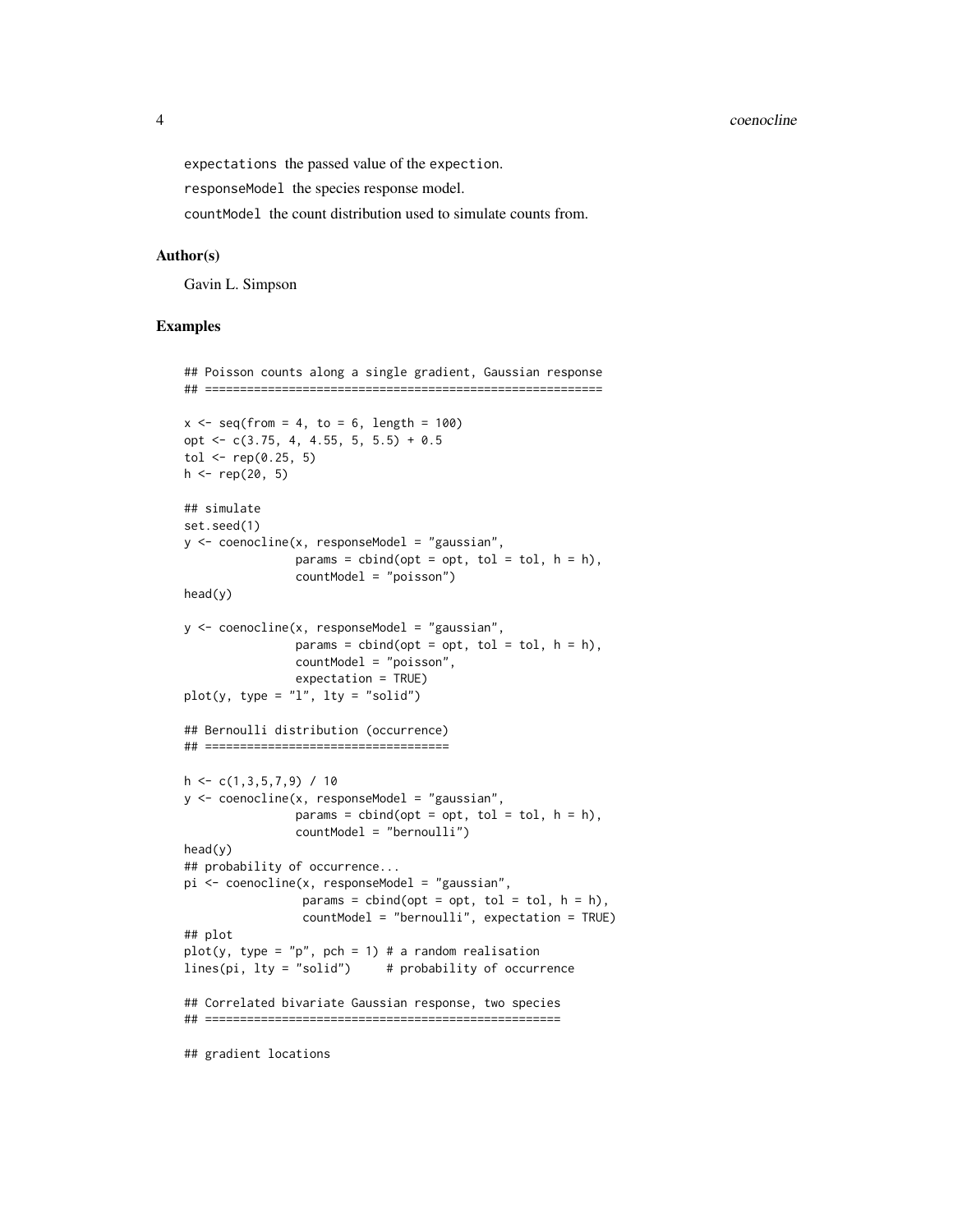#### coenocline 5

```
x \le - seq(3.5, 7, length = 30)
y <- seq(1, 10, length = 30)
xy \leftarrow expand.grid(x = x, y = y)
## species parameters on gradients x and y
parx <- list(opt = c(5,6), tol = c(0.5,0.3), h = c(50, 75))
pary \le list(opt = c(5,7), tol = c(1.5, 1.5))
## evaluate response curves at gradient locations
sim < coenocline(xy, params = list(px = parx, py = pary),
                   responseModel = "gaussian", expectation = TRUE,
                   extraParams = list(corr = 0.5))
## Perspective plots the bivariate responses of the two species
## 'sim' is a matrix 1 column per species with prod(length(x), length(y))
## rows. Need to reshape each species (column) vector into a matrix
## with as many rows as length(x) (number of gradient locations) and
## fill *column*-wise (the default)
persp(x, y, matrix(sim[, 1], ncol = length(x)), # spp1theta = 45, phi = 30)
persp(x, y, matrix(sim[, 2], ncol = length(x)), # spp2theta = 45, phi = 30)
## Poisson counts along two correlated gradients, Gaussian response
## ================================================================
set.seed(1)
N < - 100x1 \leq -\text{seq}(\text{from} = 4, \text{to} = 6, \text{length} = \text{N})opt1 \leq seq(4, 6, length = 5)
tol1 <- rep(0.25, 5)x2 \leq -\text{seq}(\text{from} = 2, \text{to} = 20, \text{length} = \text{N})opt2 \leq -seq(2, 20, length = 5)tol2 \leq rep(1, 5)h \leq -rep(30, 5)xy \le - expand.grid(x = x1, y = x2)
set.seed(1)
params \le list(px = list(opt = opt1, tol = tol1, h = h),
                py = list(opt = opt2, tol = tol2)y <- coenocline(xy,
                 responseModel = "gaussian",
                 params = params,
                 extraParams = list(corr = 0.5),
                 countModel = "poisson")
head(y)
tail(y)
## Visualise one species' bivariate count data
persp(x1, x2, matrix(y[,3], ncol = length(x1)),ticktype = "detailed", zlab = "Abundance")
```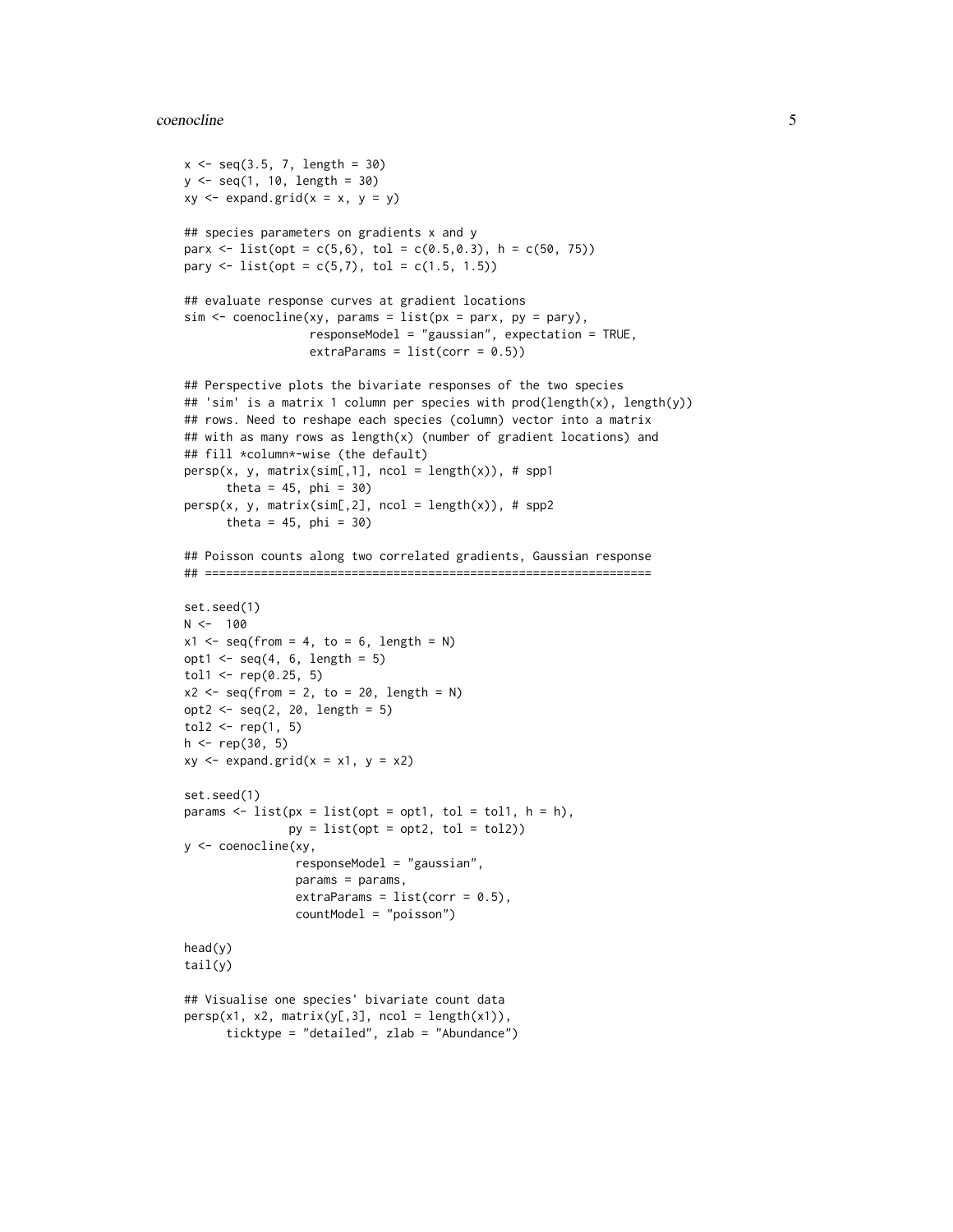```
## Recreate beta responses in Fig. 2 of Minchin (1987)
## ===================================================
A0 \leftarrow c(5,4,7,5,9,8) * 10m <- c(25,85,10,60,45,60)
r \leftarrow c(3,3,4,4,6,5) * 10alpha <- c(0.1, 1, 2, 4, 1.5, 1)gamma <- c(0.1,1,2,4,0.5,4)
x < -1:100params \le list(m = m, A0 = A0, r = r, alpha = alpha, gamma = gamma)
## Expectations
set.seed(2)
y \le - coenocline(x, responseModel = "beta",
                params = params,
                countModel = "poisson")
head(y)
plot(y, type = "l", lty = "solid")y \le - coenocline(x, responseModel = "beta",
                params = params,
                countModel = "poisson", expectation = TRUE)
plot(y, type = "l", lty = "solid")## Zero-inflated Poisson, constant zero-inflation
## ==============================================
y \le -\text{coenocline}(x, \text{responseModel} = \text{"beta", \text{params} = \text{params},countModel = "ZIP", countParams = list(zprobs = 0.2))
plot(y, type = "l", lty = "solid")## Zero-inflated Negative binomial, constant zero-inflation
y \le - coenocline(x, responseModel = "beta",
                params = params,
                countModel = "ZINB",
                countParams = list(alpha = 0.75, zprobs = 0.2)plot(y, type = "1", lty = "solid")
## Binomial counts, constant size (m) of 100
## =========================================
## note: A0 must be in range, (0,1)
params[["A0"]] <- c(5,4,7,5,9,8) / 10
y <- coenocline(x, responseModel = "beta",
                params = params,
                countModel = "binomial",
                countParams = list(size = 100))
plot(y, type = "l", lty = "solid")
## Beta-Binomial counts, constant size (m) of 100
## ==============================================
## note: A0 must be in range, (0,1)
```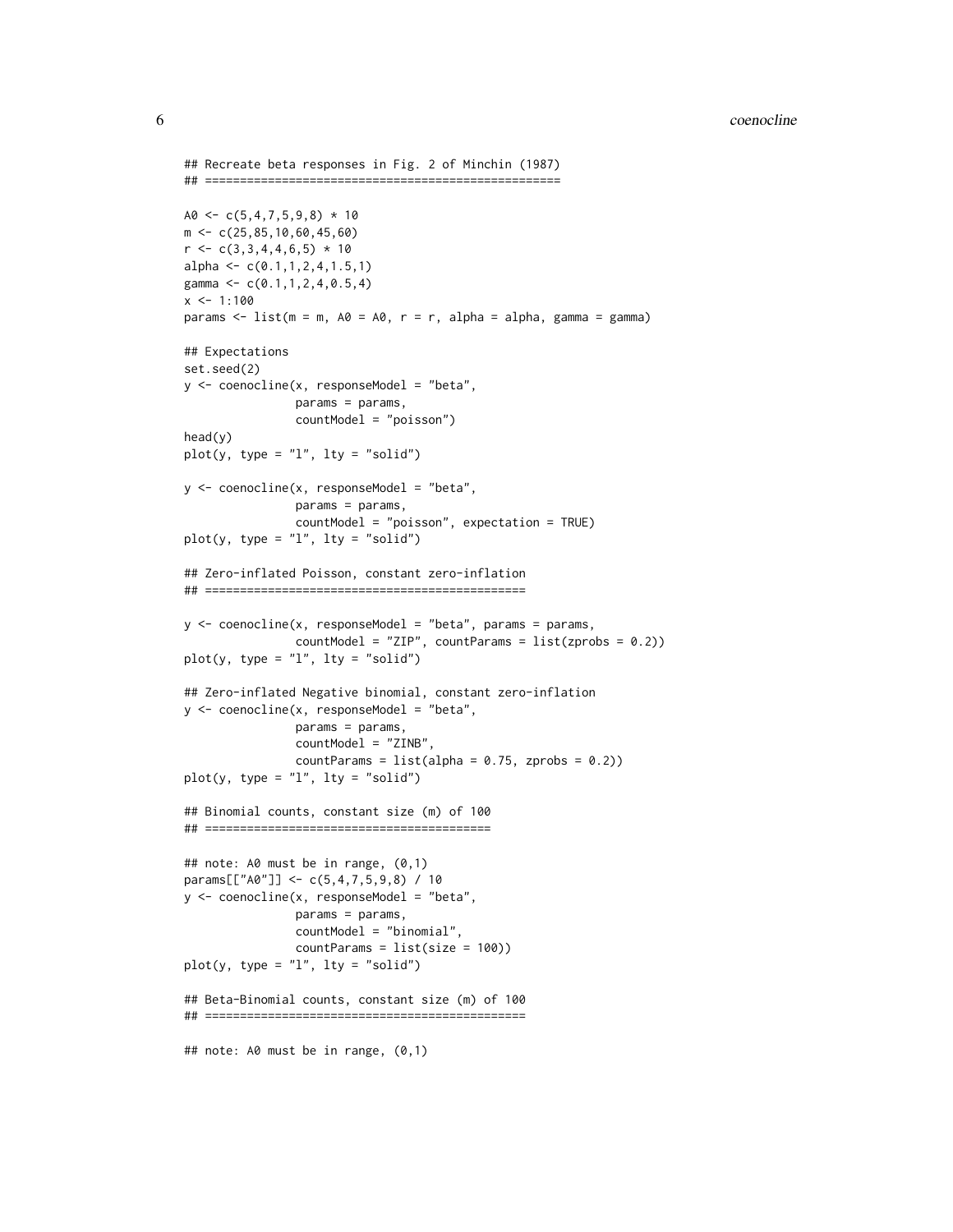<span id="page-6-0"></span>coenocliner 7

```
params[["A0"]] <- c(5,4,7,5,9,8) / 10
y <- coenocline(x, responseModel = "beta",
               params = params,
                countModel = "betabinomial",
               countParams = list(size = 100, theta = 0.1))plot(y, type = "1", lty = "solid")
```
#### coenocliner *A coenocline simulation package for R*

#### Description

coenocliner provides a simple, easy interface for simulating species abundance (counts) or occurrence along gradients.

#### Details

One of the key ways quantitative ecologists attempt to understand the properties and behaviour of the methods they use or dream up is through the use of simulated data. **coenocliner** is an R package that provides a simple interface to coenocline simulation.

Species data can be simulated from a number of species response models

- Gaussian response
- Generalised Beta response

and random count or occurrence data can be simulated from suitably parameterised response models by using the output from the response model as the mean or expectation of one of a number of statistical distributions

- Poisson
- Negative Binomial
- Bernoulli
- Binomial
- Beta-Binomial
- Zero-inflated Poisson (ZIP)
- Zero-inflated Negative Binomial (ZINB)
- Zero-inflated Binomial (ZIB)
- Zero-inflated Beta-Binomial (ZIBB)

from which random draws are made.

#### Author(s)

Gavin L. Simpson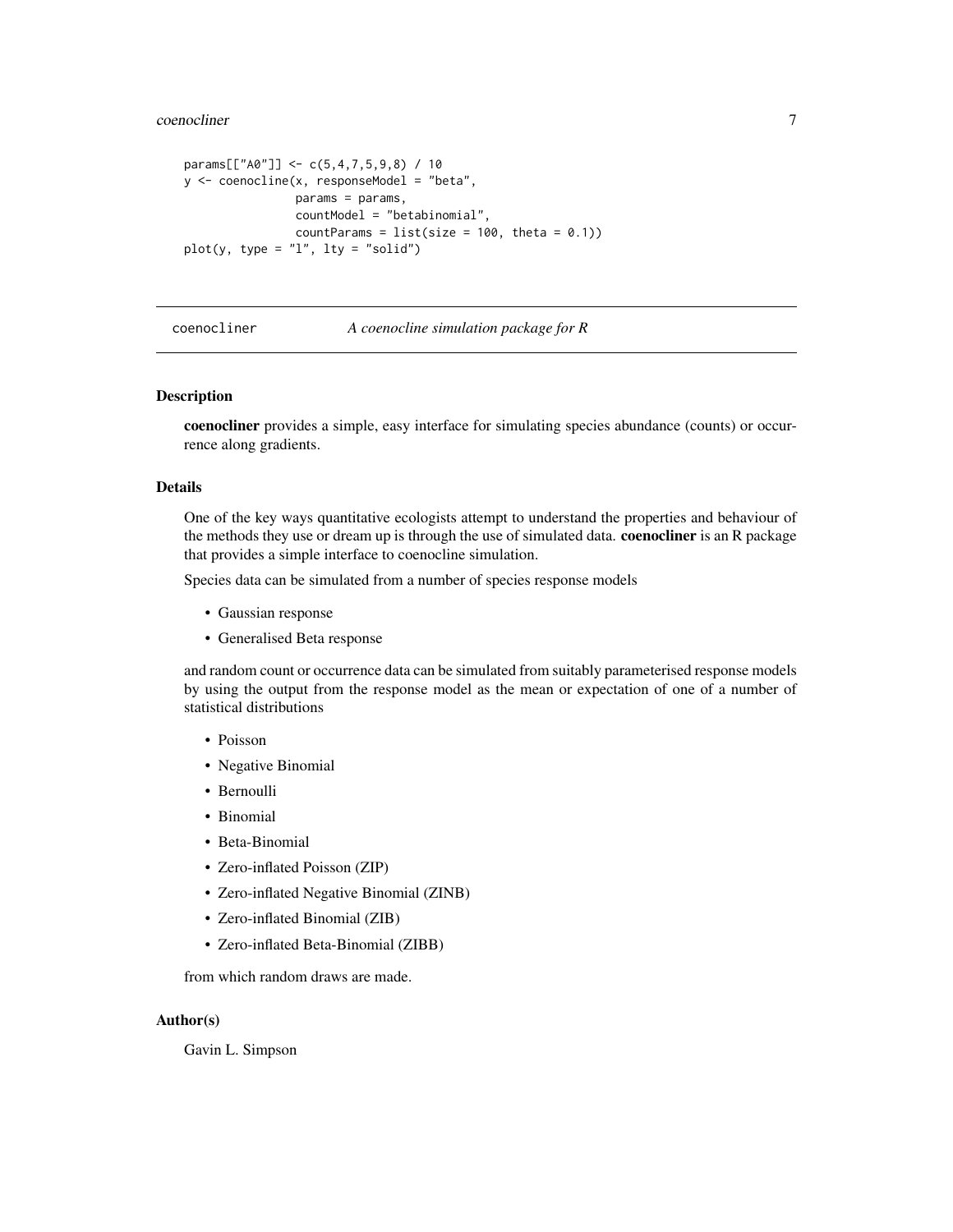#### <span id="page-7-0"></span>See Also

[coenocline](#page-1-1) for simulating species data, [distributions](#page-7-1) for details of the error distributions tha can be used for simulations, and [species-response](#page-15-1) for details on the available species response models and the parameters required to use them.

<span id="page-7-1"></span>distributions *Wrappers to random number generators for use with coenocliner*

#### Description

These functions are simple wrappers around existing random number generators in R to provide stochastic count data for simulated species.

#### Usage

NegBin(n, mu, alpha) Poisson(n, mu) Bernoulli(n, mu) Binomial(n, mu, size) BetaBinomial(n, mu, size, theta) ZIP(n, mu, zprobs) ZINB(n, mu, alpha, zprobs) ZIB(n, mu, size, zprobs) ZIBB(n, mu, size, theta, zprobs)

#### Arguments

| n     | the number of random draws, equal to number of species times the number of<br>gradient locations.                                                                                                                                                                                                                                                                                                                                                                                                                                                                                                              |
|-------|----------------------------------------------------------------------------------------------------------------------------------------------------------------------------------------------------------------------------------------------------------------------------------------------------------------------------------------------------------------------------------------------------------------------------------------------------------------------------------------------------------------------------------------------------------------------------------------------------------------|
| mu    | the mean or expectation of the distribution. For Bernoulli, Binomial, and<br>BetaBinomial () this is the probability of occurrence as given by the response<br>function.                                                                                                                                                                                                                                                                                                                                                                                                                                       |
| alpha | numeric; dispersion parameter for the negative binomial distribution. May be a<br>vector of length length (mu). The NB2 parametrization of the negative binomial<br>is used here, in which $\alpha$ is positively related to the amount of extra dispersion in<br>the simulated data. As such, where $\alpha = 0$ , we would have a Poisson distribution.<br>alpha can be supplied a value of $\theta$ , in which case NegBin and ZINB return ran-<br>dom draws from the Poisson or zero-inflated Poisson distributions, respectively.<br>Negative values of alpha are not allowed and will generate an error. |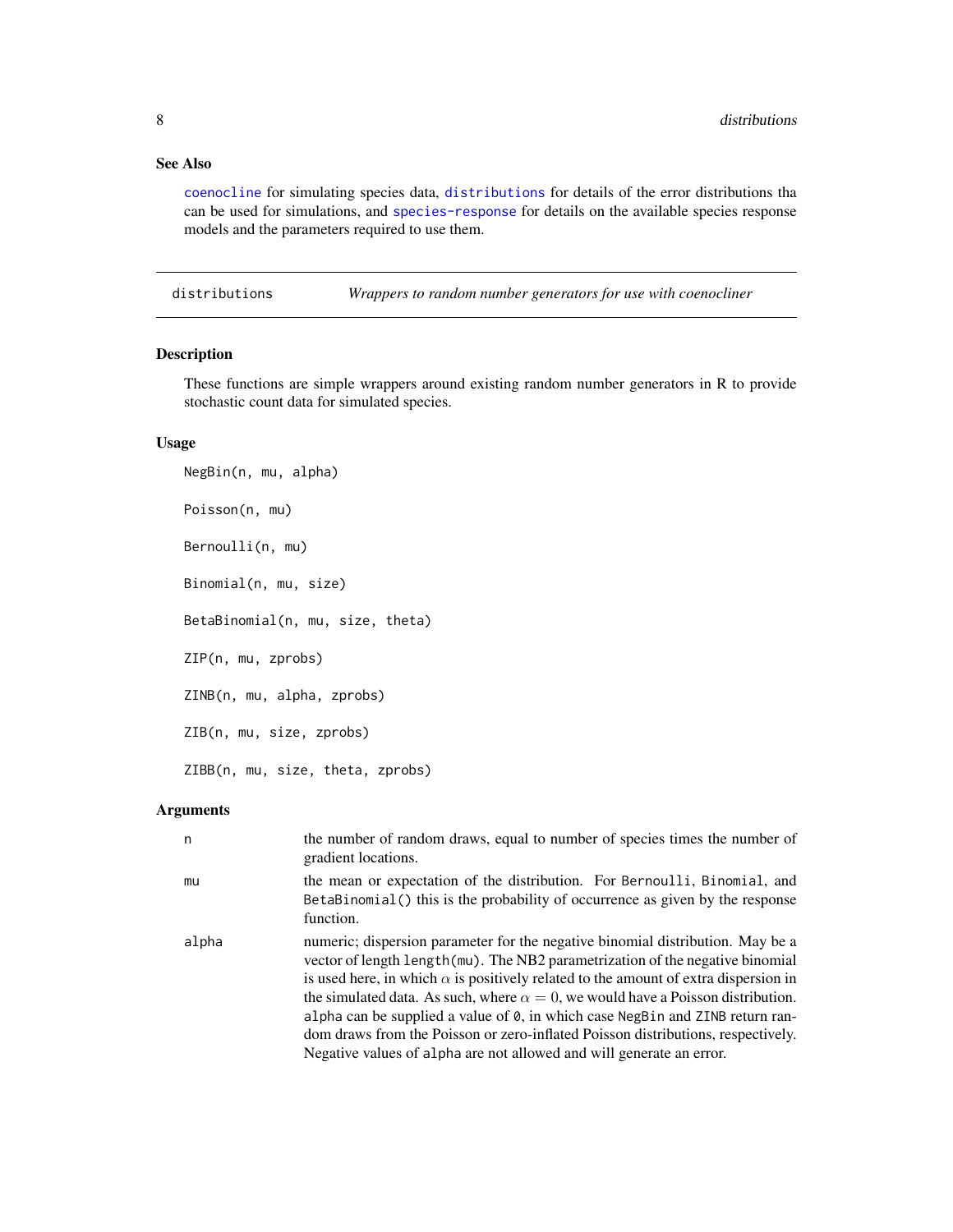#### <span id="page-8-0"></span>expand 9

| size   | numeric; binomial denominator, the total number of individuals counted for ex-<br>ample                                                                                                                             |
|--------|---------------------------------------------------------------------------------------------------------------------------------------------------------------------------------------------------------------------|
| theta  | numeric; a positive <i>inverse</i> overdispersion parameter for the Beta-Binomial dis-<br>tribution. Low values give high overdispersion. The variance is $size*mu*(1-mu)*(1+(size-1)/(theta-1))$<br>(Bolker, 2008) |
| zprobs | numeric; zero-inflation parameter giving the proportion of extraneous zeros.<br>Must be in range $0 \dots 1$ .                                                                                                      |

### Value

a vector of random draws from the stated distribution.

#### Author(s)

Gavin L. Simpson

#### References

Bolker, B.M. (2008) *Ecological Models and Data in R.* Princeton University Press.

| expand | An expand grid-like function that repeats sets of vectors for every |
|--------|---------------------------------------------------------------------|
|        | value in a reference vector.                                        |

#### Description

The values of x are repeated for each combination of elements in the vectors supplied via  $\dots$ , with the first elements of each vector in ... being taken as a set, the second elements as another set, and so on. x is repeated for each of these sets.

#### Usage

 $expand(x, \ldots)$ 

#### Arguments

| $\mathsf{x}$ | numeric; vector of data points which are to be replicated for each of the sets of<br>vectors supplied to $\dots$                                           |
|--------------|------------------------------------------------------------------------------------------------------------------------------------------------------------|
| .            | additional vector arguments to be expanded to the correct length. These are<br>taken to be a set of values to be replicated for each of the elements of x. |

#### Value

a matrix of replicated vectors, with column names for x and named arguments passed as ....

#### Author(s)

Gavin L. Simpson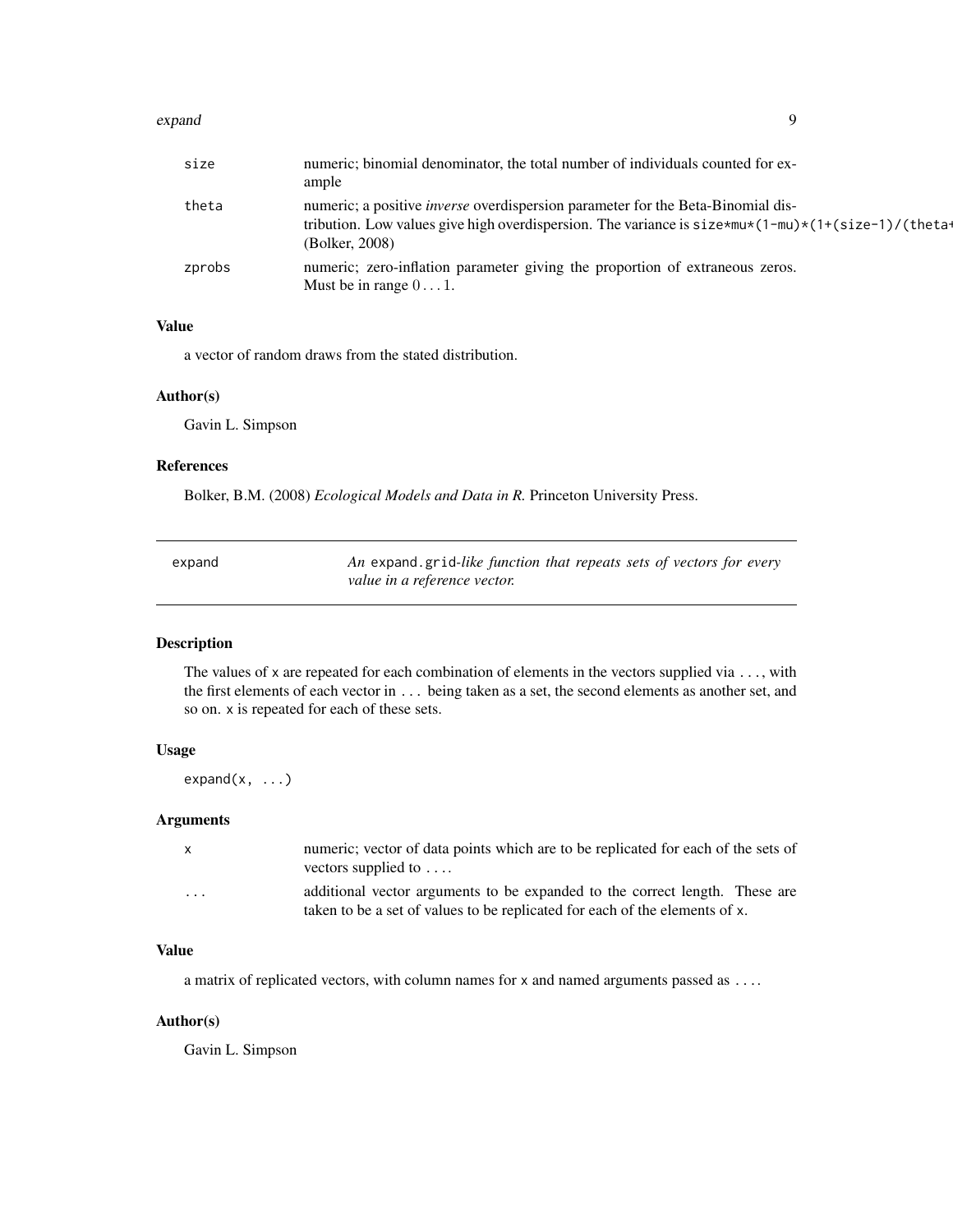#### <span id="page-9-0"></span>References

Minchin P.R. (1987) Simulation of multidimensional community patterns: towards a comprehensive model. *Vegetatio* 71, 145–156.

#### Examples

```
# Recreate Fig. 2 of Minchin (1987)
# Parameters for each of 6 six species
A0 \leq C \leq (5, 4, 7, 5, 9, 8) \times 10m \leq -c(25, 85, 10, 60, 45, 60)r < -c(3,3,4,4,6,5) * 10alpha <- c(0.1, 1, 2, 4, 1.5, 1)gamma <- c(0.1, 1, 2, 4, 0.5, 4)# Gradient locations
x \le -1:100# expand parameter set
pars \leq expand(x, m = m, A0 = A0, r = r, alpha = alpha,
                gamma = gamma)
head(pars)
```
locations *Extract Gradient Locations*

#### Description

Extract the gradient locations at which response curves were evaluated or for which counts were simulated.

#### Usage

```
locations(x, \ldots)
```
## Default S3 method:  $locations(x, \ldots)$ 

#### Arguments

| an object with locations as an attribute or a component, such as the object |
|-----------------------------------------------------------------------------|
| returned by coenocline.                                                     |
|                                                                             |

... arguments passed to other methods.

#### Value

A vector or a matrix of gradient locations. For single-gradient simulations, a vector is returned, whereas for two-gradient simulations, a matrix of location pairs is returned.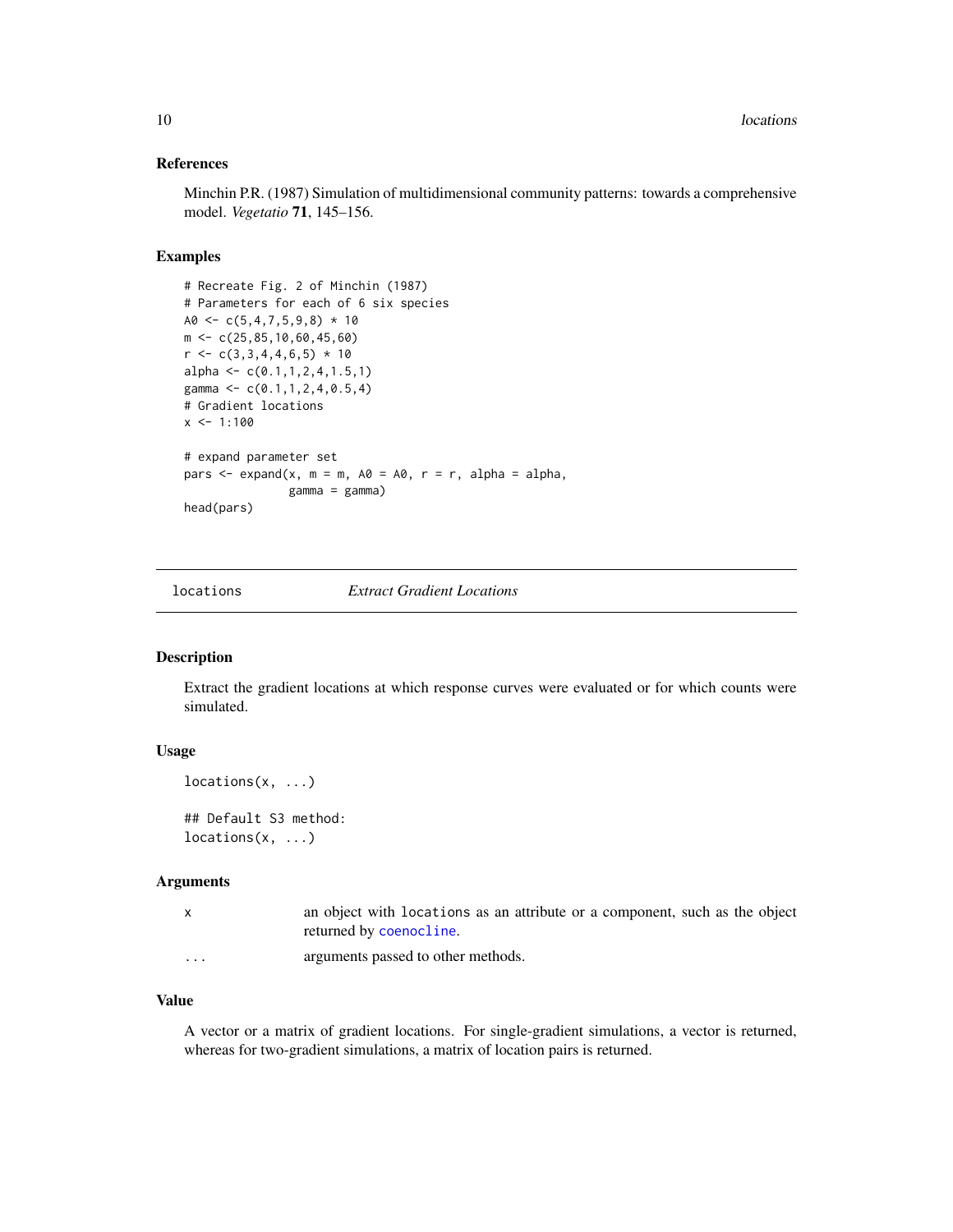#### <span id="page-10-0"></span>persp.coenocline 11

#### Author(s)

Gavin L. Simpson

#### Examples

```
## Poisson counts along a single gradient, Gaussian response
## =========================================================
x \leq -\text{seq}(\text{from} = 4, \text{to} = 6, \text{length} = 100)opt <- c(3.75, 4, 4.55, 5, 5.5) + 0.5
tol <- rep(0.25, 5)h \leq rep(20, 5)## simulate
set.seed(1)
y <- coenocline(x, responseModel = "gaussian",
                 params = child(opt = opt, tol = tol, h = h),countModel = "poisson")
head(locations(y))
```
persp.coenocline *Perspective Plot of Species Simulations Along Gradients*

#### Description

A simple S3 [persp](#page-0-0) method for coenocline simulations.

#### Usage

```
## S3 method for class 'coenocline'
persp(x, species = NULL, theta = 45, phi = 30, ...)
```
#### Arguments

| <b>X</b>   | an object of class "coenocline", the result of a call to coenocline.                                                                                                     |
|------------|--------------------------------------------------------------------------------------------------------------------------------------------------------------------------|
| species    | vector indicating which species to plot. This can be any vector that you can use<br>to subset a matrix, but numeric or logical vectors would be mostly commonly<br>used. |
| theta, phi | angles defining the viewing direction. theta gives the azimuthal direction and<br>phi the colatitude. See persp for further details.                                     |
| $\cdots$   | additional arguments to persp.                                                                                                                                           |

#### Value

A plot is drawn on the current device.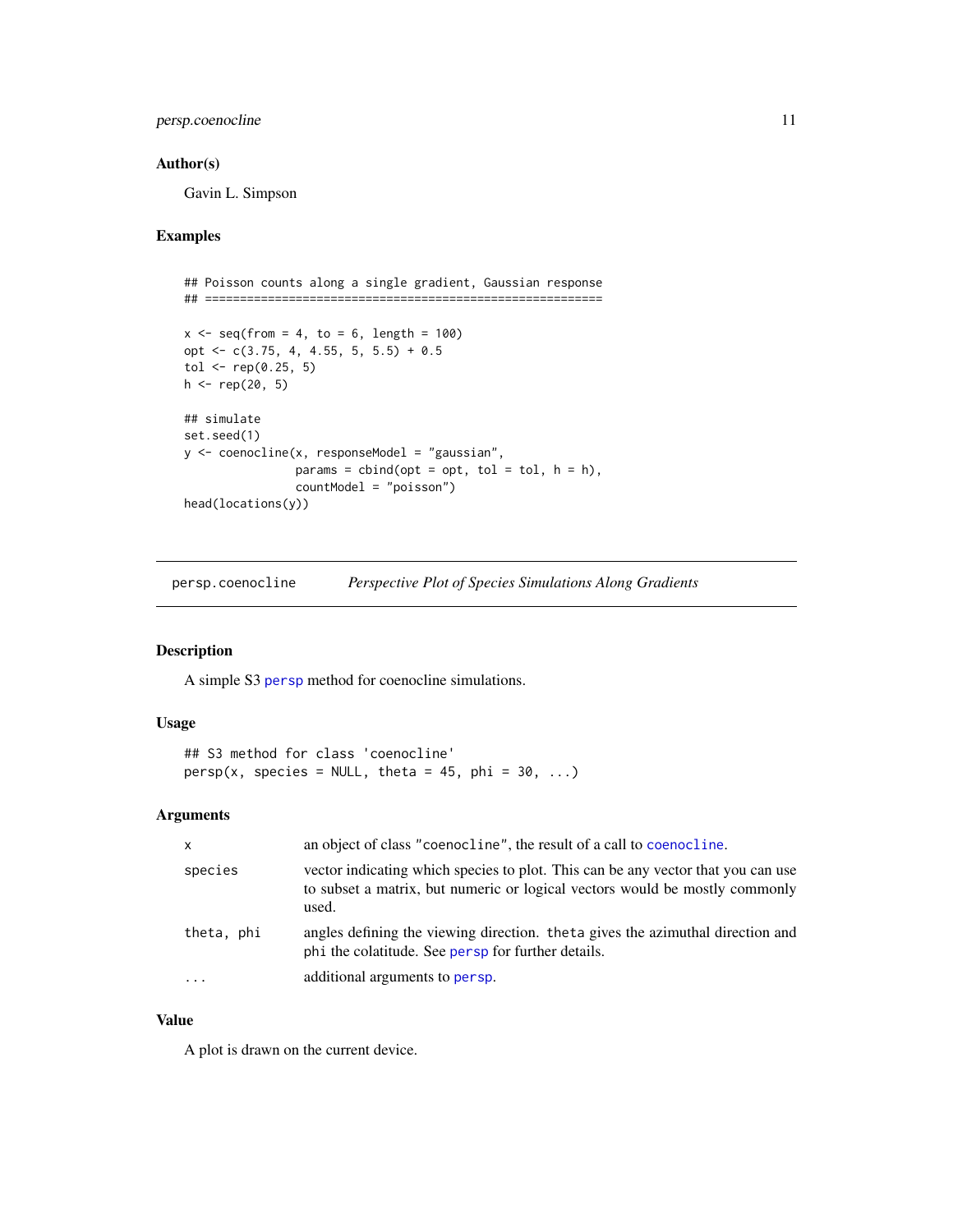#### Author(s)

Gavin L. Simpson

```
## Poisson counts along two correlated gradients, Gaussian response
## ================================================================
set.seed(1)
N < -40x1 \leq -\text{seq}(\text{from} = 4, \text{to} = 6, \text{length} = N)opt1 \leq seq(4, 6, length = 5)
tol1 <- rep(0.25, 5)x2 \leq -\text{seq}(\text{from} = 2, \text{to} = 20, \text{length} = \text{N})opt2 \leq -seq(2, 20, length = 5)tol2 \leftarrow rep(1, 5)h <- rep(30, 5)
xy \leq - expand.grid(x = x1, y = x2)
set.seed(1)
params \le list(px = list(opt = opt1, tol = tol1, h = h),
                py = list(opt = opt2, tol = tol2))y <- coenocline(xy,
                 responseModel = "gaussian",
                 params = params,
                 extraParams = list(corr = 0.5),
                 countModel = "poisson")
## perspective plot(s) of simulated counts
layout(matrix(1:6, ncol = 3))op <- par(mar = rep(1, 4))
persp(y)
par(op)
layout(1)
## as before but now just expectations
y <- coenocline(xy,
                 responseModel = "gaussian",
                 params = params,
                 extraParams = list(corr = 0.5),
                 countModel = "poisson",
                 expectation = TRUE)
## perspective plots of response curves
layout(matrix(1:6, ncol = 3))op <- par(mar = rep(1, 4))
persp(y)
par(op)
layout(1)
## Same plots generated using the `plot` method
layout(matrix(1:6, ncol = 3))
```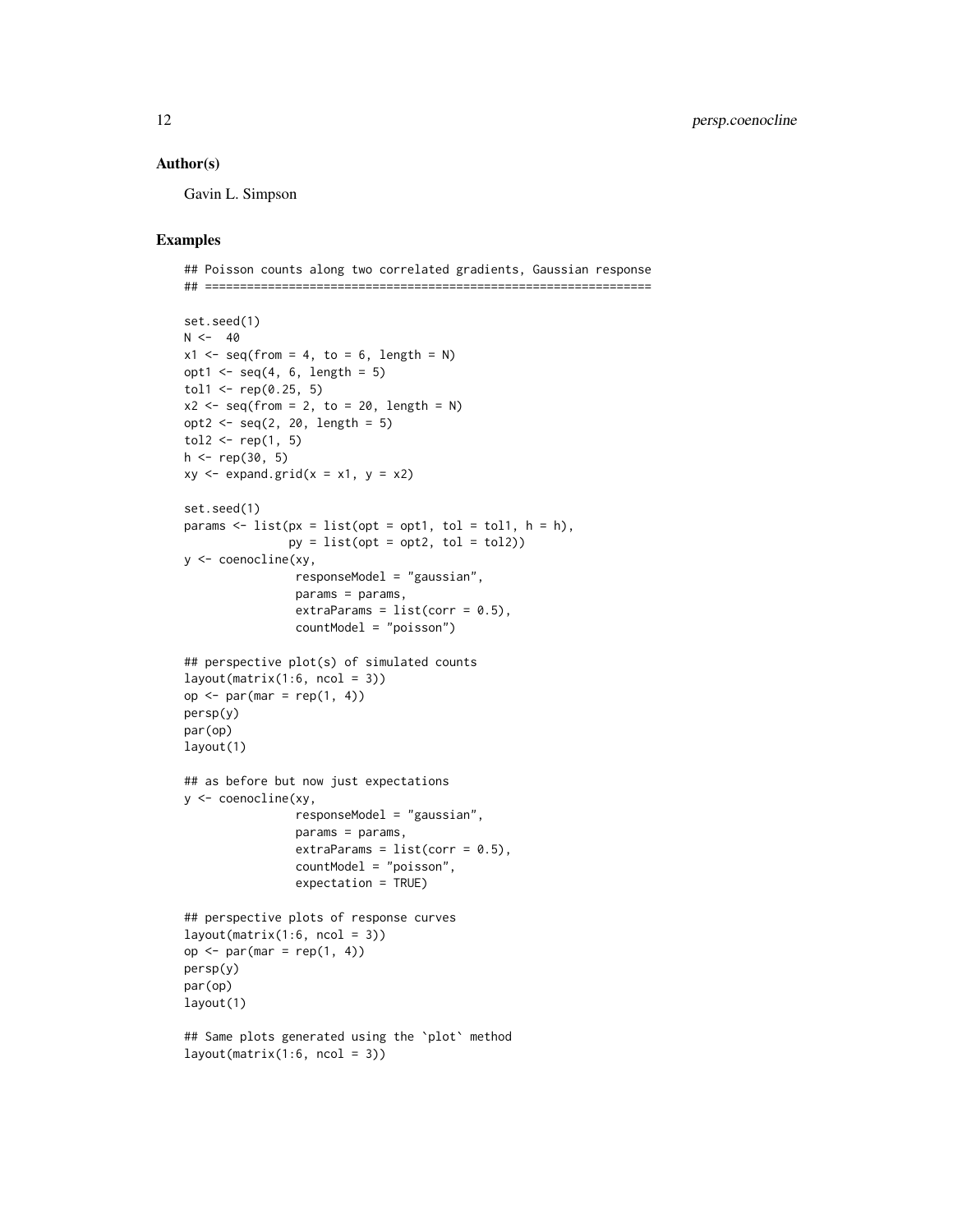<span id="page-12-0"></span>plot.coenocline 13

```
op <- par(mar = rep(1, 4))
persp(y)
par(op)
layout(1)
```
plot.coenocline *Plot species simulations along gradients*

#### Description

A simple S3 [plot](#page-0-0) method for coenocline simulations.

#### Usage

## S3 method for class 'coenocline'  $plot(x, type = "p", pch = 1, ...)$ ## S3 method for class 'coenocline' lines(x,  $lty = "solid", ...)$ 

#### Arguments

| $\mathsf{x}$ | an object of class "coenocline", the result of a call to coenocline.   |
|--------------|------------------------------------------------------------------------|
| type         | character; the type of plot to produce. See plot. default for details. |
| pch          | the plotting character to use. See plot, default for details.          |
| .            | additional arguments to matplot.                                       |
| lty          | the line type to use. See plot. default for details.                   |

#### Value

A plot is drawn on the current device.

#### Author(s)

Gavin L. Simpson

```
## Poisson counts along a single gradient, Gaussian response
## =========================================================
```

```
x \le - seq(from = 4, to = 6, length = 100)
opt <- c(3.75, 4, 4.55, 5, 5.5) + 0.5
tol <- rep(0.25, 5)h \leq - rep(20, 5)## simulate
set.seed(1)
```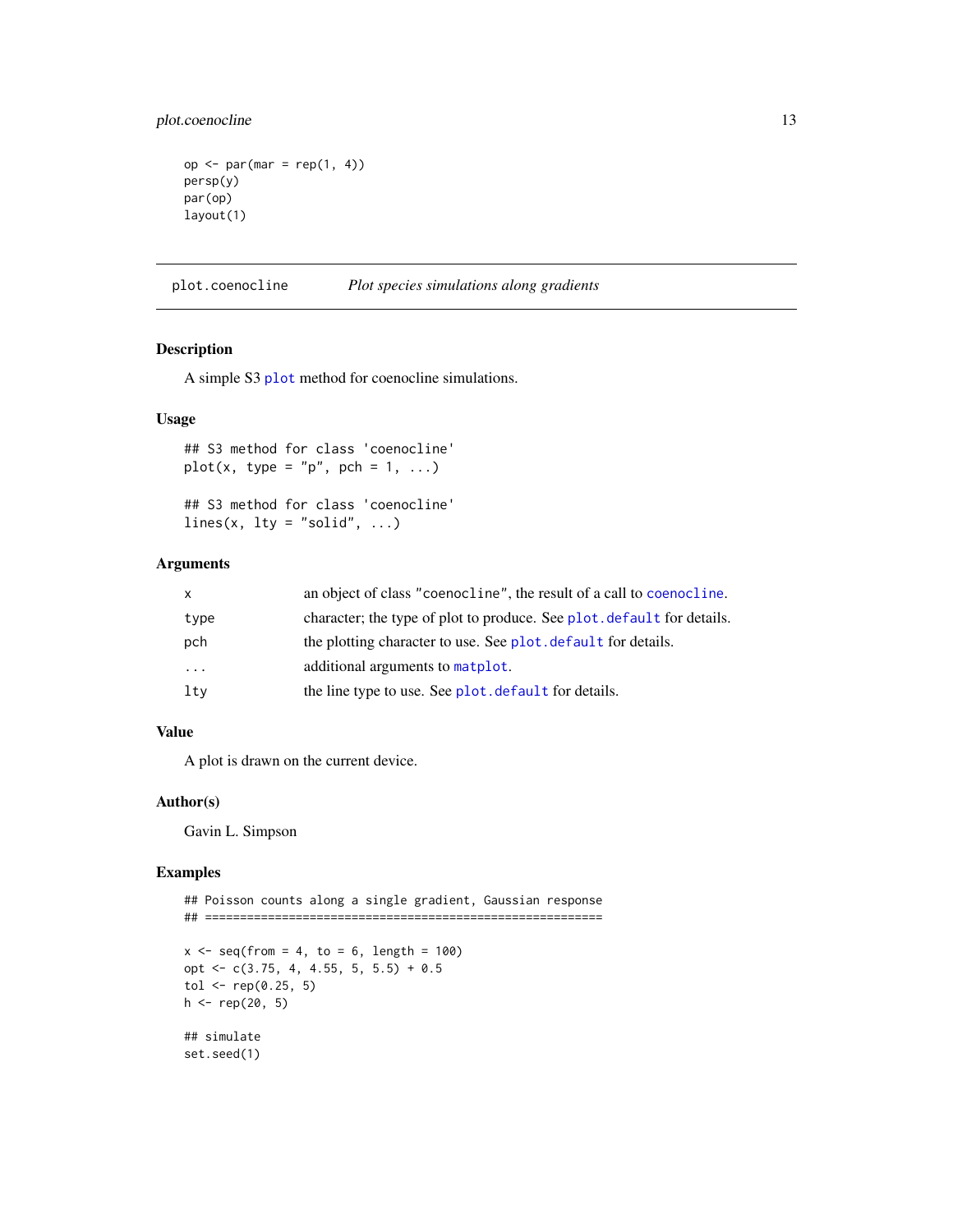```
y <- coenocline(x, responseModel = "gaussian",
                params = cbind(opt = opt, tol = tol, h = h),
                countModel = "poisson")
head(y)
y <- coenocline(x, responseModel = "gaussian",
                params = cbind(opt = opt, tol = tol, h = h),
                countModel = "poisson",
                expectation = TRUE)
plot(y, type = "1", lty = "solid")
```
showParams *List parameters of species response models*

#### Description

Returns the parameters of the indicated response model.

#### Usage

```
showParams(model = c("gaussian", "beta"))
```
#### Arguments

model character; the species response model for which parameters will be listed

#### Value

A character vector of parameters. The species response model is returned as attribute "model". Attribute "onlyx" is a logical vector indicating which, if any, of the parameters are intended to be supplied only once per species and not for both gradients.

#### Author(s)

Gavin L. Simpson

#### See Also

[Gaussian](#page-15-2) and [Beta](#page-15-2) for the species response model functions themselves.

#### Examples

showParams("gaussian")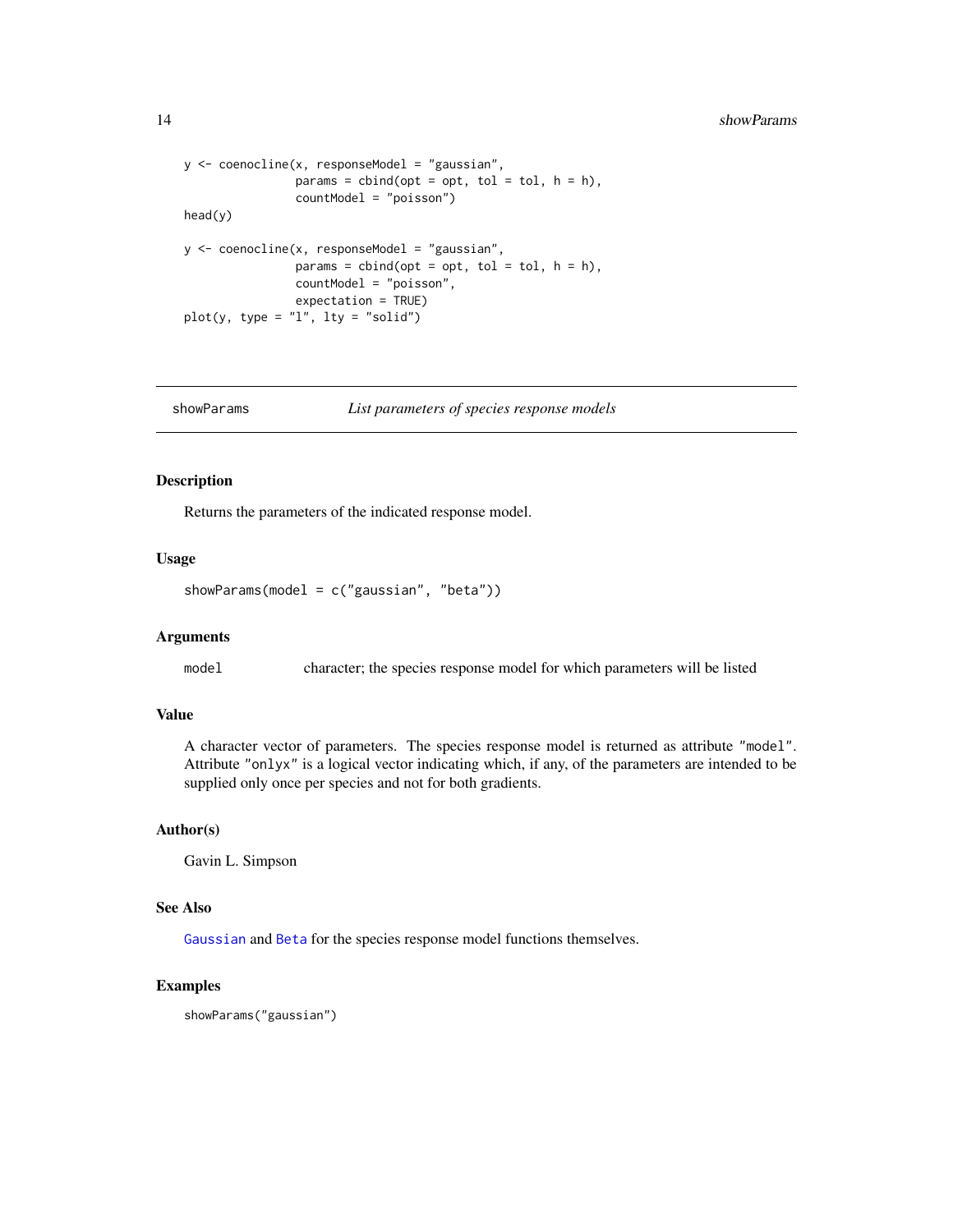<span id="page-14-0"></span>

#### Description

Simulate species probability of occurrence data according to the method used by Tahira Jamil and Cajo ter Braak in their recent paper *Generalized linear mixed models can detect unimodal speciesenvironment relationships*.

#### Usage

```
simJamil(n, m, x, gl = 4, randx = TRUE, tol = 0.5, tau = gl/2,
 randm = TRUE, expectation = FALSE)
```
#### Arguments

| numeric; the number of samples/sites.                                                                                                                                                                               |
|---------------------------------------------------------------------------------------------------------------------------------------------------------------------------------------------------------------------|
| numeric, the number of species/variables.                                                                                                                                                                           |
| numeric; values for the environmental gradient. Can be missing, in which case<br>suitable values are generated. See Details.                                                                                        |
| numeric; gradient length in arbitrary units. The default is 4 units with gradient<br>values ranging from -2 to 2.                                                                                                   |
| logical; should locations along the gradient $(x)$ be located randomly or equally-<br>spaced?                                                                                                                       |
| numeric; the species tolerances. Can be a vector of length m, hence allowing for<br>varying tolerances along the gradient x.                                                                                        |
| numeric; constant that ensures some of the optima are located beyond the ob-<br>served gradient end points.                                                                                                         |
| logical; should species optima along the gradient be located randomly or equally-<br>spaced?                                                                                                                        |
| logical; if TRUE the binomial probabilities $p_{ij}$ from the response curve are re-<br>turned directly. If FALSE, the default, random draws from a Bernoulli distribu-<br>tion with probability $p_{ij}$ are made. |
|                                                                                                                                                                                                                     |

#### Value

a matrix of n rows and m columns containing the simulated species abundance data.

#### Author(s)

Gavin L. Simpson

#### References

Jamil and ter Braak (2013) Generalized linear mixed models can detect unimodal species-environment relationships. *PeerJ* 1:e95; DOI [10.7717/peerj.95.](http://doi.org/10.7717/peerj.95)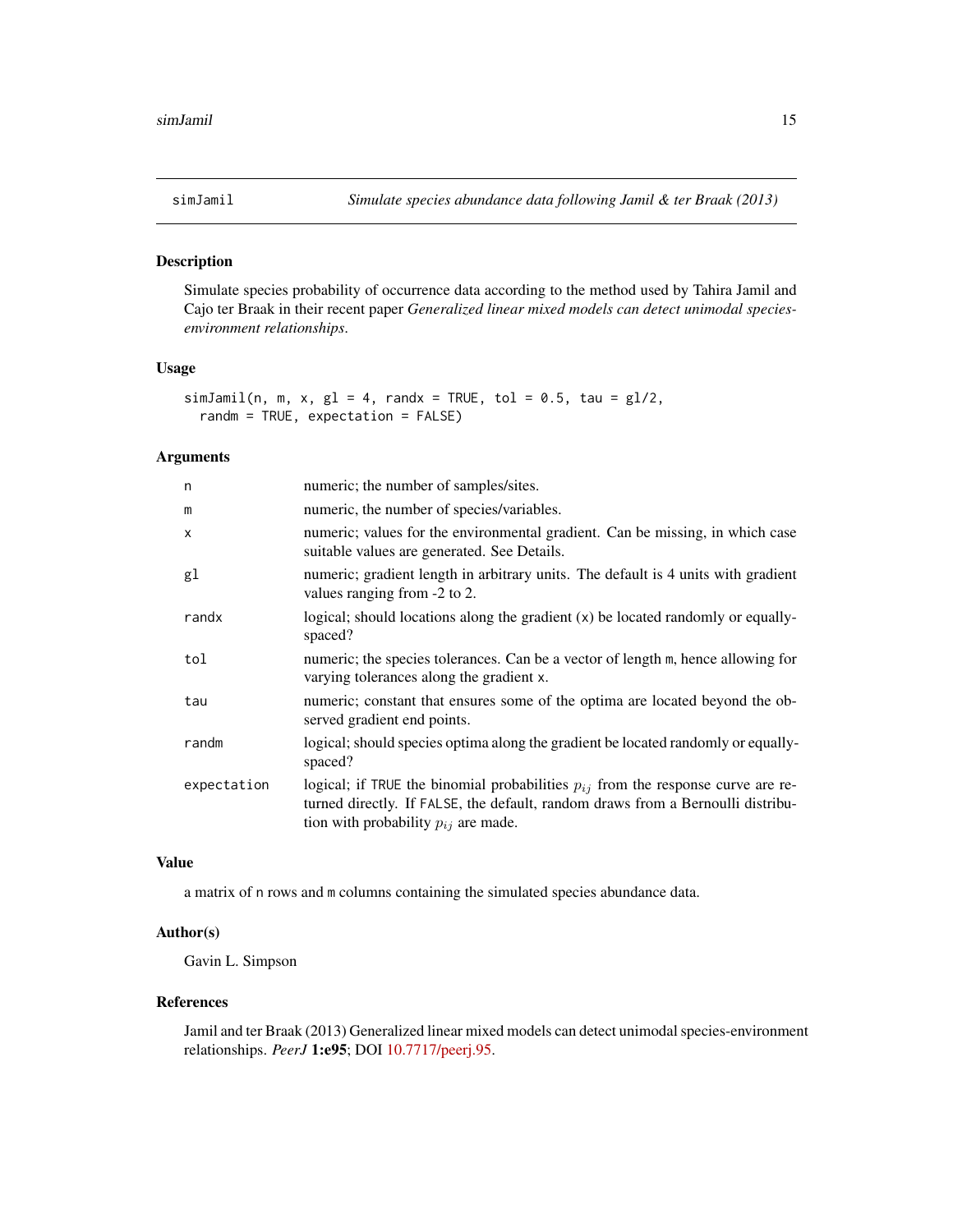#### Examples

```
set.seed(42)
N <- 100 # Number of locations on gradient (samples)
glen <- 4 # Gradient length
grad <- sort(runif(N, -glen/2, glen/2)) # sample locations
M <- 10 # Number of species
sim \le simJamil(n = N, m = M, x = grad, gl = glen, randx = FALSE,
               randm = FALSE, expectation = TRUE)
## visualise the response curves
matplot(grad, sim, type = "l", lty = "solid")
## simulate binomial responses from those response curves
sim < simJamil(n = N, m = M, x = grad, gl = glen, randx = FALSE,
               randm = FALSE)
```
<span id="page-15-1"></span>species-response *Species response models for coenocline simulation*

#### <span id="page-15-2"></span>Description

Parameterise species response curves along one or two gradients according to a Gaussian or generalised beta response model.

#### Usage

Gaussian(x,  $y = NULL$ ,  $px$ ,  $py = NULL$ ,  $corr = 0$ )

Beta(x,  $y = NULL$ ,  $px$ ,  $py = NULL$ )

#### Arguments

| X    | numeric; locations of observations on the primary gradient.                                                                                                                                                 |
|------|-------------------------------------------------------------------------------------------------------------------------------------------------------------------------------------------------------------|
| У    | numeric; locations of observations on the secondary gradient. Can be missing is<br>only a single gradient is required.                                                                                      |
| рx   | a list of named elements, each of which is a vector of numeric parameter val-<br>ues for the species response on the primary gradient x. See Details for further<br>information on the required parameters. |
| py   | a list of named elements, each of which is a vector of numeric parameter values<br>for the species response on the secondary gradient y. See Details for further<br>information on the required parameters. |
| corr | numeric; the correlation between gradients x and y. Only applies to Gaussian ().                                                                                                                            |

<span id="page-15-0"></span>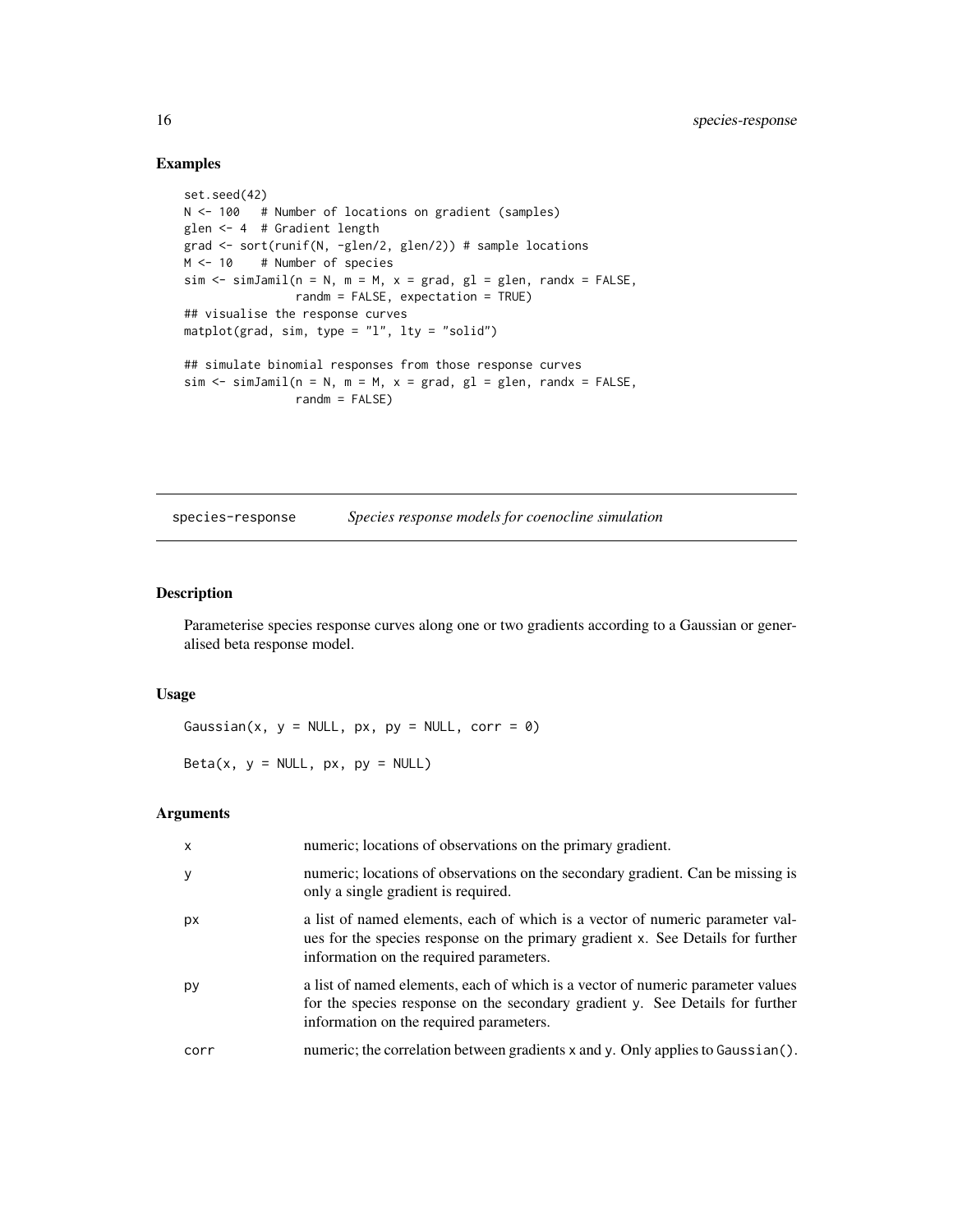#### <span id="page-16-0"></span>Details

Gaussian() and Beta() return values from appropriately parameterised Gaussian or generalised beta response models respectively. Parameters for the primary (x) and secondary (y) gradients are supplied as lists via arguments px and py. Parameters are supplied in the form of vectors, one per parameter. These vectors must be supplied to named components in the respective lists. The names of the components must match the parameters of the required response model.

For Gaussian() the following named components must be supplied:

- opt the species optima
- tol the species tolerances
- h the heights of the response curves at the optima. This parameter should only be supplied to px; in the case of simulations along two gradients, the height of the response curve applies to both gradients and is the hieght of a bivariate Guassian distribution at the bivariate optima.
- For Beta() the following named components must be supplied:
- A0 The heights of the species response curves at their modes. Like the parameter h for the Gaussian response, this parameter should only be passed via px; in the case of simulations along two gradients, the height of the response curve applies to both gradients and is the height of a bivariate generalised beta distribution at the bivariate mode.
- m the locations on the gradient of the modal abundance (the species optima)
- r the ranges of occurrence of species on the gradient
- alpha a shape parameter. With gamma, alpha informs the shape of the response curve and control the skewness and kurtosis of the curve. Only positive values are allowed, which lead to unimodal response curves. If alpha is equal to gamma, the species response curve is symmetric, otherwise an asymmetric curve is generated.
- gamma a shape parameter. With alpha, gamma informs the shape of the response curve and control the skewness and kurtosis of the curve. Only positive values are allowed, which lead to unimodal response curves. If gamma is equal to alpha, the species response curve is symmetric, otherwise an asymmetric curve is generated.

See the examples here and in [coenocline](#page-1-1) for details on how to set up calls to these species response functions.

#### Value

A numeric vector of species "abundances" of length equal to length(x).

#### Author(s)

Gavin L. Simpson

```
# A simple example with a single species
x \le - seq(from = 4, to = 6, length = 100)
px < - list(opt = 4.5, tol = 0.25, h = 20)
```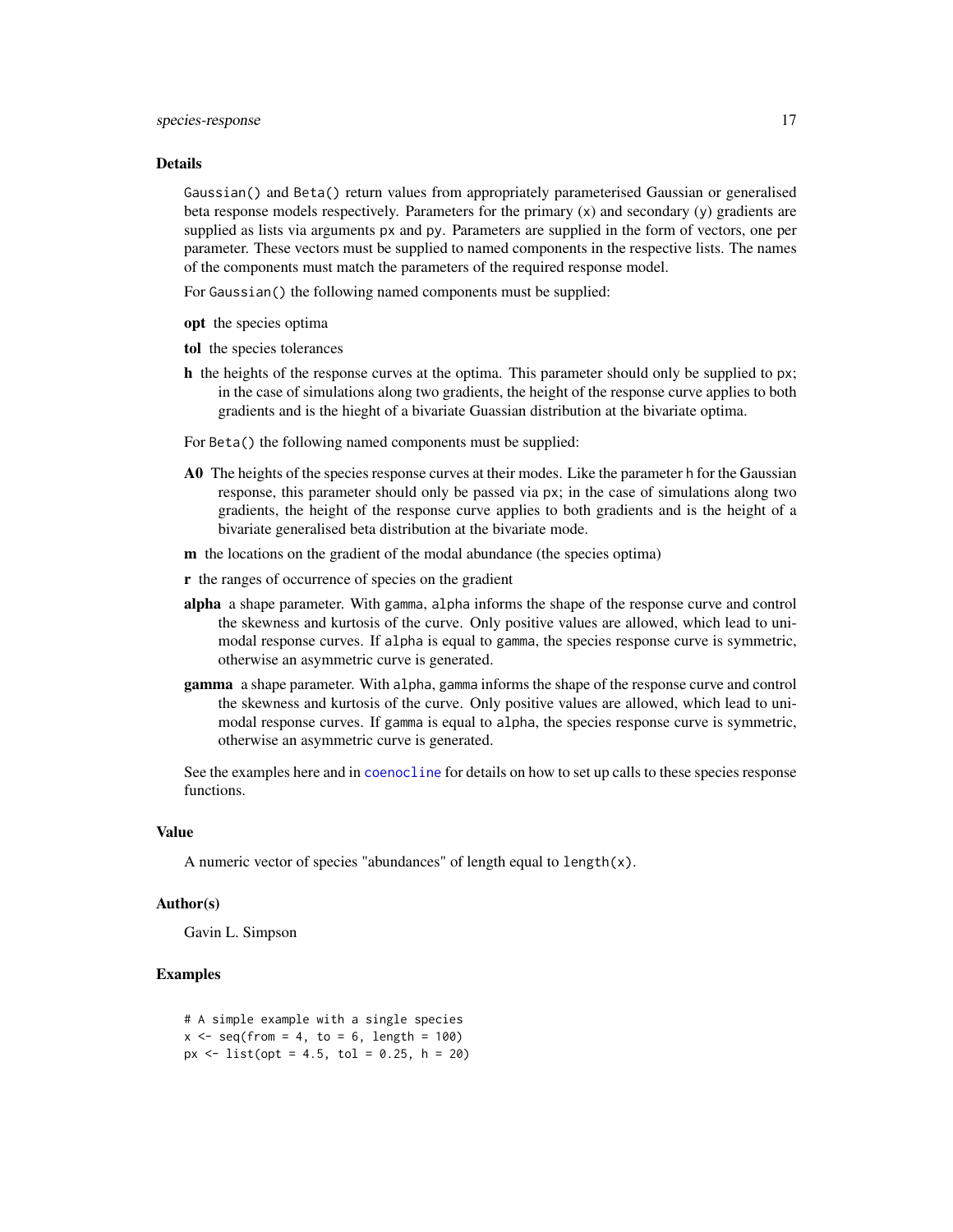```
G \leq - Gaussian(x, px = px)
head(G)
length(G)
# A more complex example with 6 species, which needs the parameters
# repeating for each gradient location:
# Recreate Fig. 2 of Minchin (1987)
# Parameters for each of 6 six species
A0 \leftarrow c(5,4,7,5,9,8) * 10m <- c(25,85,10,60,45,60)
r \leftarrow c(3,3,4,4,6,5) * 10alpha \leq c(0.1, 1, 2, 4, 1.5, 1)gamma \leq c(0.1, 1, 2, 4, 0.5, 4)# Gradient locations
x \le -1:100# expand parameter set
pars \leq expand(x, m = m, A0 = A0, r = r, alpha = alpha,
gamma = gamma)
head(pars)
xvec <- pars[, "x"]
px <- as.list(data.frame(pars[, -1]))
spprc <- Beta(xvec, px = px)
\text{matplot}(\text{matrix}(\text{spprc}, \text{ncol} = 6), \# \# 6 \text{ species})type = "1", lty = "solid")# Bivariate beta, single species
xx < -1:100yy <- 1:100
xy \leftarrow expand.grid(x = xx, y = yy)
parx <- expand(xy[, "x"], A0 = 50, m = 60, r = 40, alpha = 4, gamma = 4)
pary \leq expand(xy[, "y"], m = 60, r = 40, alpha = 4, gamma = 4)
x \leq -\text{parx}[,1]
px <- as.list(as.list(data.frame(parx[, -1])))
y \leftarrow pary[, 1]py <- as.list(as.list(data.frame(pary[, -1])))
spprc \leq Beta(x, y, px = px, py = py)
persp(xx, yy, matrix(spprc, ncol = length(xx)))
```
stack.coenocline *Stack columns of a species coenocline simulation*

#### Description

Stacks columns of a species coenocline simulation into long format suitable for use in statistical modeling or ggplot/lattice plots.

<span id="page-17-0"></span>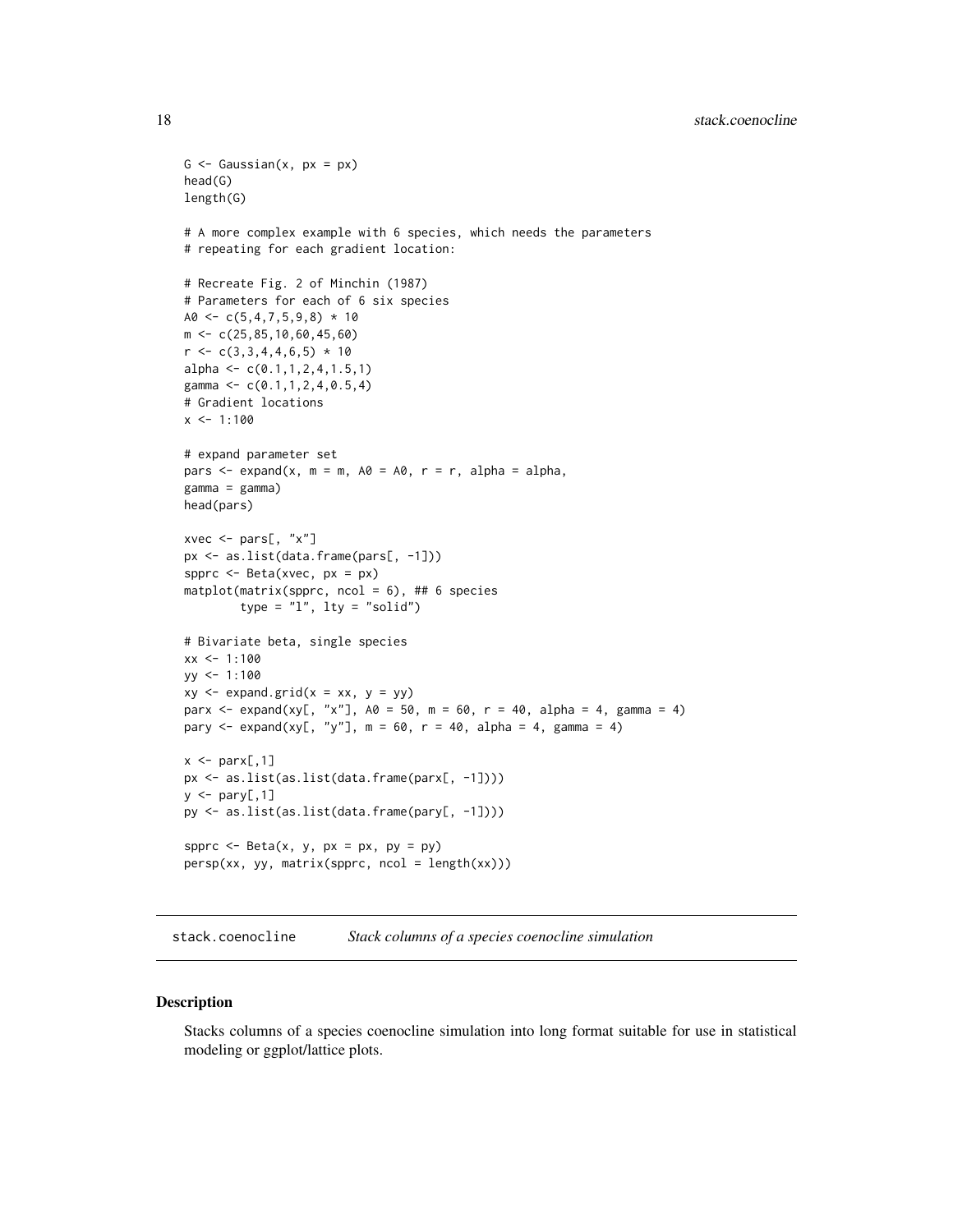### <span id="page-18-0"></span>stack.coenocline 19

### Usage

## S3 method for class 'coenocline'  $stack(x, ...)$ 

## Arguments

|          | an object of class "coenocline"               |
|----------|-----------------------------------------------|
| $\cdots$ | arguments passed to other methods (not used). |

#### See Also

[coenocline](#page-1-1)